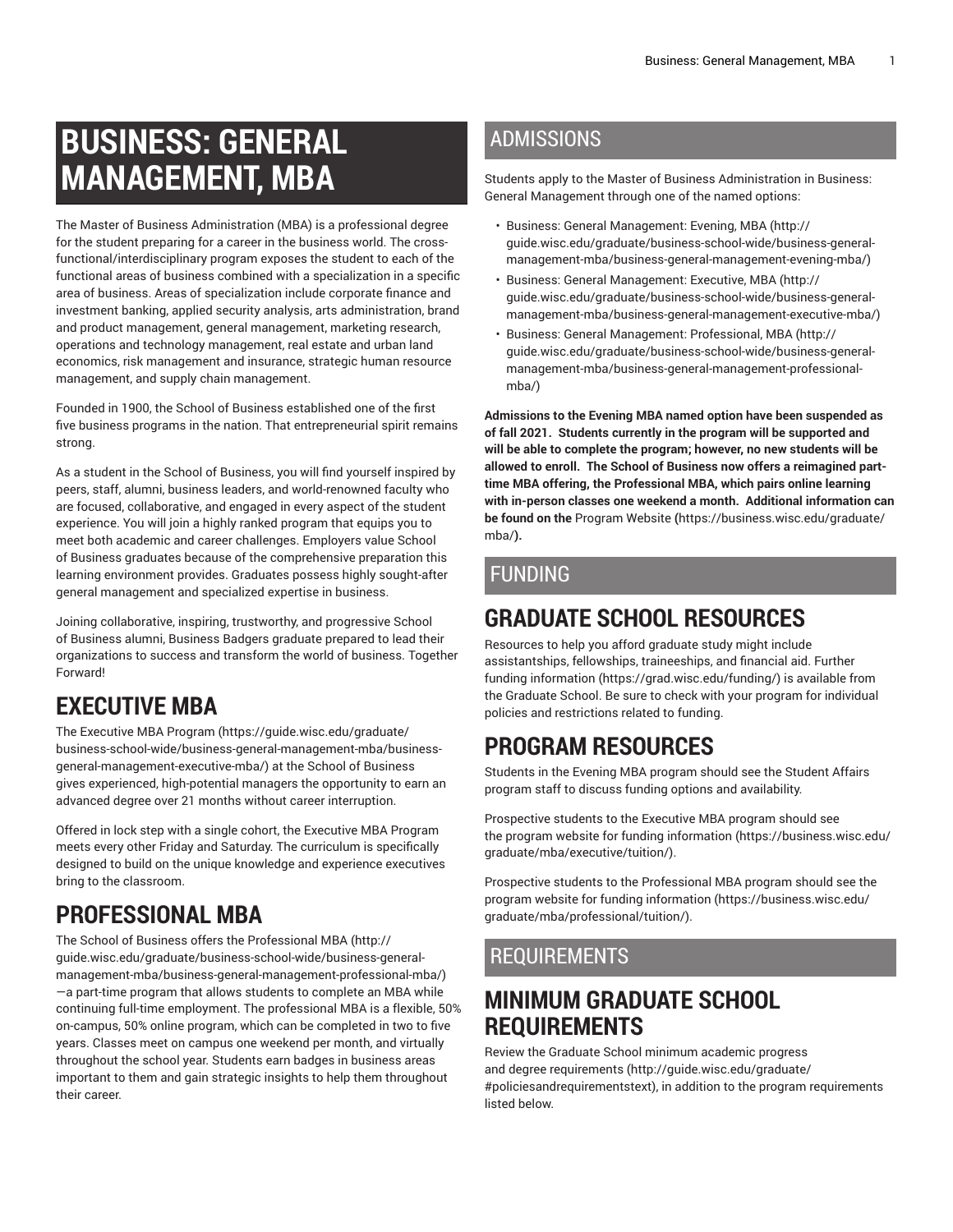#### **MAJOR REQUIREMENTS CURRICULAR REQUIREMENTS**

**Requirements Detail**

| Minimum<br>Credit<br>Requirement                     | 44 credits                                                                                                                                                                       |
|------------------------------------------------------|----------------------------------------------------------------------------------------------------------------------------------------------------------------------------------|
| <b>Minimum</b><br>Residence<br>Credit<br>Requirement | 22 credits                                                                                                                                                                       |
| Minimum<br>Graduate<br>Coursework<br>Requirement     | See Named Options for policy information.                                                                                                                                        |
| Overall<br>Requirement                               | 3.00 GPA required.<br>Graduate GPA This program follows the Graduate School's<br>policy. https://policy.wisc.edu/library/UW-1203 (https://<br>policy.wisc.edu/library/UW-1203/). |
| Other Grade<br>Requirements                          | n/a                                                                                                                                                                              |
| and<br>Examinations                                  | Assessments No required assessments or examinations beyond course<br>requirements.                                                                                               |
| Language<br>Requirements                             | No language requirements.                                                                                                                                                        |

#### **REQUIRED COURSES**

Select a [Named Option](#page-1-0) [\(p. 2](#page-1-0)) for courses required.

#### <span id="page-1-0"></span>**NAMED OPTIONS**

A named option is a formally documented sub-major within an academic major program. Named options appear on the transcript with degree conferral. Students pursuing the MBA in Business: General Management must select one of the following named options:

View as listView as grid

- BUSINESS: GENERAL [MANAGEMENT:](http://guide.wisc.edu/graduate/business-school-wide/business-general-management-mba/business-general-management-evening-mba/) EVENING, MBA **(**[HTTP://GUIDE.WISC.EDU/GRADUATE/BUSINESS-](http://guide.wisc.edu/graduate/business-school-wide/business-general-management-mba/business-general-management-evening-mba/)[SCHOOL-WIDE/BUSINESS-GENERAL-MANAGEMENT-](http://guide.wisc.edu/graduate/business-school-wide/business-general-management-mba/business-general-management-evening-mba/)[MBA/BUSINESS-GENERAL-MANAGEMENT-EVENING-](http://guide.wisc.edu/graduate/business-school-wide/business-general-management-mba/business-general-management-evening-mba/)[MBA/](http://guide.wisc.edu/graduate/business-school-wide/business-general-management-mba/business-general-management-evening-mba/)**)**
- BUSINESS: GENERAL [MANAGEMENT:](http://guide.wisc.edu/graduate/business-school-wide/business-general-management-mba/business-general-management-executive-mba/) EXECUTIVE, [MBA](http://guide.wisc.edu/graduate/business-school-wide/business-general-management-mba/business-general-management-executive-mba/) **(**[HTTP://GUIDE.WISC.EDU/GRADUATE/](http://guide.wisc.edu/graduate/business-school-wide/business-general-management-mba/business-general-management-executive-mba/) [BUSINESS-SCHOOL-WIDE/BUSINESS-GENERAL-](http://guide.wisc.edu/graduate/business-school-wide/business-general-management-mba/business-general-management-executive-mba/)[MANAGEMENT-MBA/BUSINESS-GENERAL-](http://guide.wisc.edu/graduate/business-school-wide/business-general-management-mba/business-general-management-executive-mba/)[MANAGEMENT-EXECUTIVE-MBA/](http://guide.wisc.edu/graduate/business-school-wide/business-general-management-mba/business-general-management-executive-mba/)**)**
- BUSINESS: GENERAL [MANAGEMENT:](http://guide.wisc.edu/graduate/business-school-wide/business-general-management-mba/business-general-management-professional-mba/) [PROFESSIONAL](http://guide.wisc.edu/graduate/business-school-wide/business-general-management-mba/business-general-management-professional-mba/) MBA, MBA **(**[HTTP://](http://guide.wisc.edu/graduate/business-school-wide/business-general-management-mba/business-general-management-professional-mba/) [GUIDE.WISC.EDU/GRADUATE/BUSINESS-SCHOOL-](http://guide.wisc.edu/graduate/business-school-wide/business-general-management-mba/business-general-management-professional-mba/)[WIDE/BUSINESS-GENERAL-MANAGEMENT-](http://guide.wisc.edu/graduate/business-school-wide/business-general-management-mba/business-general-management-professional-mba/)[MBA/BUSINESS-GENERAL-MANAGEMENT-](http://guide.wisc.edu/graduate/business-school-wide/business-general-management-mba/business-general-management-professional-mba/)[PROFESSIONAL-MBA/](http://guide.wisc.edu/graduate/business-school-wide/business-general-management-mba/business-general-management-professional-mba/)**)**

#### POLICIES

Students should refer to one of the named options for policy information:

- Business: General [Management:](http://guide.wisc.edu/graduate/business-school-wide/business-general-management-mba/business-general-management-evening-mba/) Evening, MBA [\(http://](http://guide.wisc.edu/graduate/business-school-wide/business-general-management-mba/business-general-management-evening-mba/) [guide.wisc.edu/graduate/business-school-wide/business-general](http://guide.wisc.edu/graduate/business-school-wide/business-general-management-mba/business-general-management-evening-mba/)[management-mba/business-general-management-evening-mba/](http://guide.wisc.edu/graduate/business-school-wide/business-general-management-mba/business-general-management-evening-mba/))
- Business: General [Management:](http://guide.wisc.edu/graduate/business-school-wide/business-general-management-mba/business-general-management-executive-mba/) Executive, MBA ([http://](http://guide.wisc.edu/graduate/business-school-wide/business-general-management-mba/business-general-management-executive-mba/) [guide.wisc.edu/graduate/business-school-wide/business-general](http://guide.wisc.edu/graduate/business-school-wide/business-general-management-mba/business-general-management-executive-mba/)[management-mba/business-general-management-executive-mba/](http://guide.wisc.edu/graduate/business-school-wide/business-general-management-mba/business-general-management-executive-mba/))
- Business: General [Management:](http://guide.wisc.edu/graduate/business-school-wide/business-general-management-mba/business-general-management-professional-mba/) Professional, MBA [\(http://](http://guide.wisc.edu/graduate/business-school-wide/business-general-management-mba/business-general-management-professional-mba/) [guide.wisc.edu/graduate/business-school-wide/business-general](http://guide.wisc.edu/graduate/business-school-wide/business-general-management-mba/business-general-management-professional-mba/)[management-mba/business-general-management-professional](http://guide.wisc.edu/graduate/business-school-wide/business-general-management-mba/business-general-management-professional-mba/)[mba/\)](http://guide.wisc.edu/graduate/business-school-wide/business-general-management-mba/business-general-management-professional-mba/)

#### PROFESSIONAL DEVELOPMENT

### **GRADUATE SCHOOL RESOURCES**

Take advantage of the Graduate School's professional [development](https://grad.wisc.edu/pd/) [resources \(https://grad.wisc.edu/pd/\)](https://grad.wisc.edu/pd/) to build skills, thrive academically, and launch your career.

#### LEARNING OUTCOMES

- 1. Strategic problem solving: Demonstrate the ability to diagnose and solve problems by drawing on accumulated knowledge, understanding correlation vs. causation, integrating inductive and deductive reasoning, and being aware of perceptual and conceptual biases.
- 2. Managing ambiguity: Demonstrate the ability to lead and operate effectively with uncertainty and conflicting directions in an unpredictable situation or environment.
- 3. Effective communication: Demonstrate skills in presenting ideas and reasoning effectively and persuasively in a business setting, through both written and oral means. Develop skills in sending and receiving information in a logical manner while considering the audience and the nature of the information.